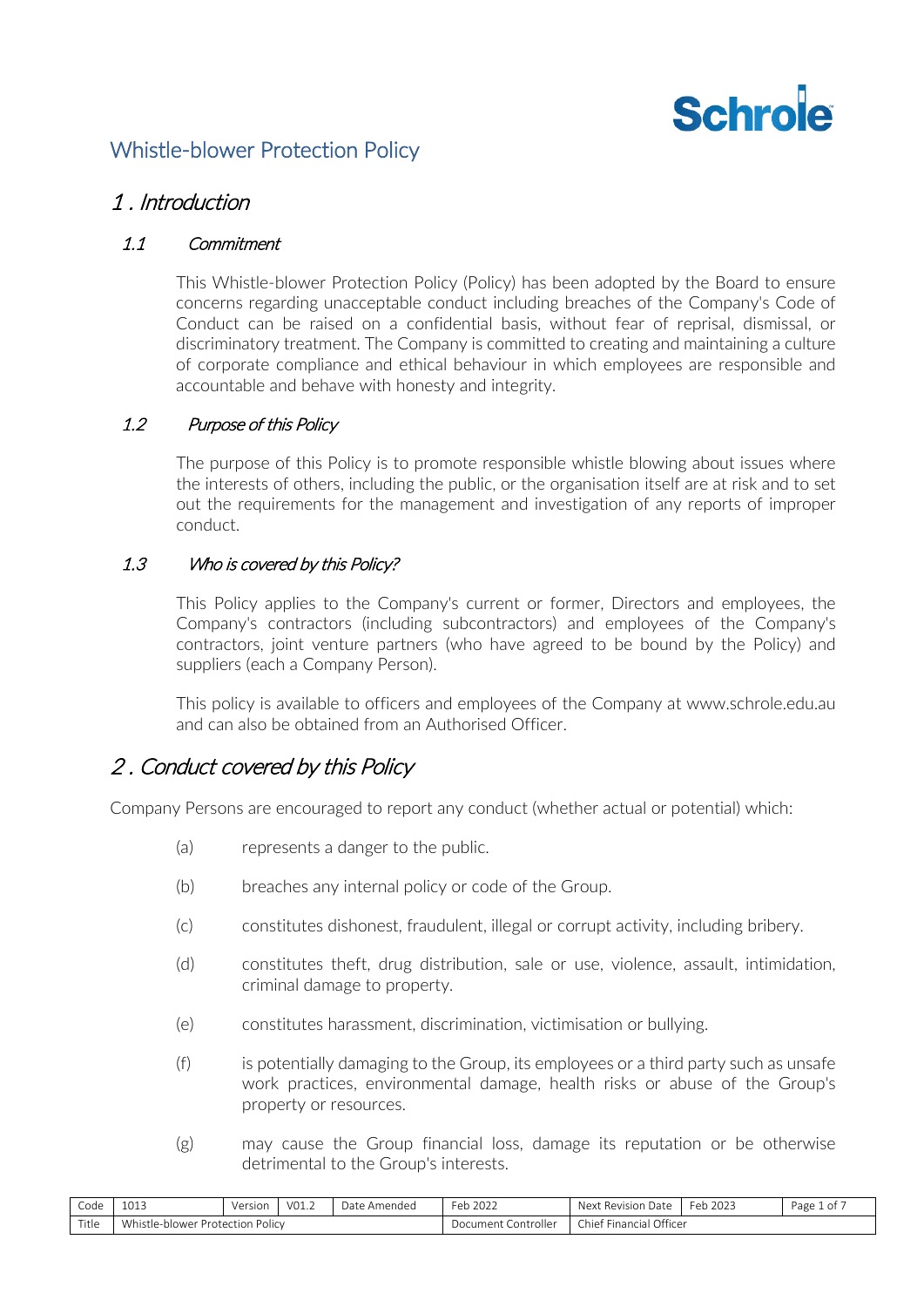

- (h) causes, or threatens to cause, Detriment to anyone because that person knows, believes, or suspects that a Report has been, or might be, made under this Policy; or
- (i) indicates any other misconduct or an improper situation or circumstances in relation to a Group company.

## 3. Reporting and investigating unacceptable conduct

### 3.1 Reporting of Unacceptable Conduct

If a Company Person suspects that unacceptable conduct listed in Section 2 has occurred, then they should contact one of the Authorised Officers listed in [Schedule](#page-6-0) 1.

A Company Person can make a report by calling or emailing the Authorised Officers pursuant to the contact details listed in [Schedule](#page-6-0) 1.

In the event the report is in respect of the persons named above, the report should be made to the Board by email at [scarmichael@ventnorcapital.com](mailto:scarmichael@ventnorcapital.com)

The Company Person making the complaint will have the option of either:

- (a) identifying themselves; or
- (b) remaining anonymous.

For unacceptable conduct to be investigated, the Authorised Officer will require sufficient information to form a reasonable basis for investigation. For this reason, Company Person's should provide as much information as possible, in any form, about the alleged unacceptable conduct.

This could include:

- (a) the date, time, and location.
- (b) the name(s) of person(s) involved and possible witnesses.
- (c) evidence of the events (e.g., documents, emails); and
- (d) steps the Company Person may have already taken to report the matter or resolve the concern.

### 3.2 . Investigation

Upon receiving a complaint, the Authorised Officer will determine who will investigate the matter. They cannot appoint anyone implicated directly or indirectly in the complaint.

The investigation must be conducted:

- (a) as soon as possible after the initial compliant is reported.
- (b) through the best endeavours of the Authorised Officer, in a timely, thorough, confidential, objective, and fair manner.

| -<br>Code | $\sim$ $\sim$ $\sim$<br>ᆂᇦᆂᆓ | ersion                             | $\sqrt{2}$<br>$\cup$ $\bot$ $\cdot$ $\angle$ | .)atr<br>Amended | -<br>$\sim$ $\sim$ $\sim$<br>⊬ہ⊣<br>LUZ.<br>$\mathbf{L} \cdot \mathbf{L}$ | Nev <sup>.</sup><br>Rev<br>sion<br>-Udl                              | 2023<br>-er<br>$\mathbf{L}$ | -<br>Page |  |
|-----------|------------------------------|------------------------------------|----------------------------------------------|------------------|---------------------------------------------------------------------------|----------------------------------------------------------------------|-----------------------------|-----------|--|
| Title     | whistle-h<br>-blower         | $1 - 1 - 2$<br>Protection<br>'ΟΠΟΙ |                                              |                  | Controller<br>.cument.<br>റസ                                              | $\bigcap$<br>- 1<br>chie <sup>+</sup><br>Linancial<br><b>Officer</b> |                             |           |  |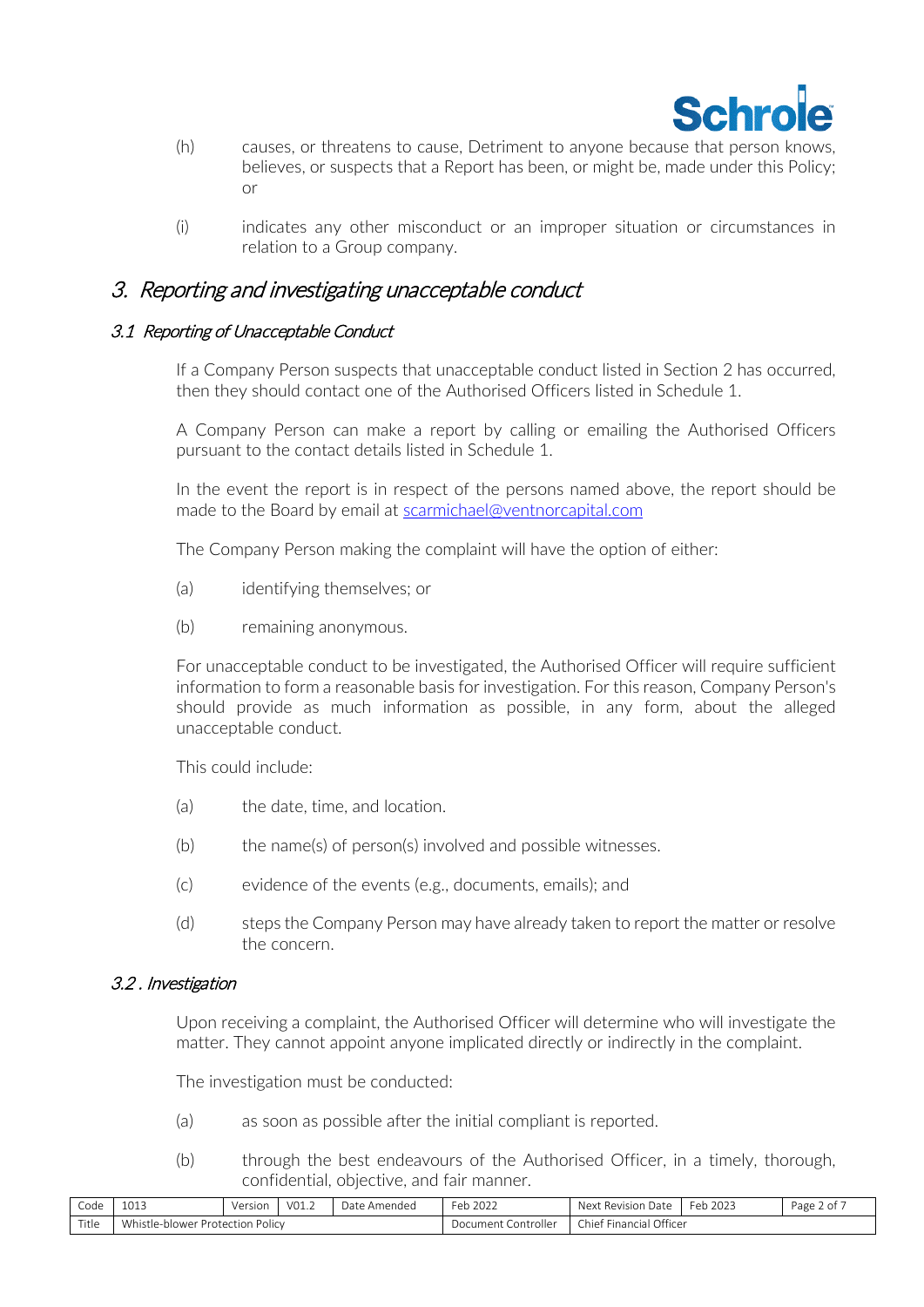

(c) as is reasonable and appropriate having regard to the nature of the unacceptable conduct and all the circumstances.

Where appropriate the Authorised Officer will update the Company Person on the progress of the investigation. Company Persons must keep confidential any details of the investigation, its progress, or its outcome.

An internal report on the outcome of the investigation, including any recommended actions, will be prepared by the Authorised Officer.

The Company person will be informed of the outcome unless they have remained anonymous.

#### 3.4. Outcome

The outcome of the investigation may result in disciplinary action including but not limited to dismissal. Serious criminal matters will be reported to the police or the appropriate regulatory authorities.

The Authorised Person cannot be subject to legal liability for the report they produce.

#### 3.5 Escalation

If the Company Person is dissatisfied with the outcome of the investigation, they can escalate their matter to:

- (d) the Board; or
- (e) ASIC's Office of the Whistle-blower.

### 4. Protecting confidentiality and privacy

#### 4.1 Confidentiality

If a Company Person makes a report of unacceptable conduct under this Policy, and the Company is aware of that person's identity, the Company will make every reasonable endeavour to ensure that person's identity is protected from disclosure. The Company will not disclose the Company Person's identity unless:

- (a) the Company Person making the report consents to the disclosure.
- (b) the disclosure is required by law.
- (c) the disclosure is necessary to prevent or lessen a serious threat to a person's health or safety; or
- (d) it is necessary to protect or enforce the Company's legal rights or interests or to defend any claims.

#### 4.2 Protecting the Company Person

Company Persons who make complaints in good faith and who have not themselves engaged in improper conduct will not be personally disadvantaged by:

| Code  | 1012<br>⊥∪⊥       | Version                 | VO1.2 | <i>D</i> ate<br>: Amended | $\sim$ $\sim$ $\sim$ $\sim$<br>-ah<br>2022<br>. LJ | <b>Nex</b><br>Date<br>Revision                                       | $\sim$<br>2023<br>Feh<br>. | Page<br>3 of |
|-------|-------------------|-------------------------|-------|---------------------------|----------------------------------------------------|----------------------------------------------------------------------|----------------------------|--------------|
| Title | Vhistle-<br>lower | POIICV<br>. Protection. |       |                           | Controller<br>Document :                           | Officer<br>$\sim$ $\sim$ $\sim$<br>$\sim$ $-$<br>chiet.<br>Financia. |                            |              |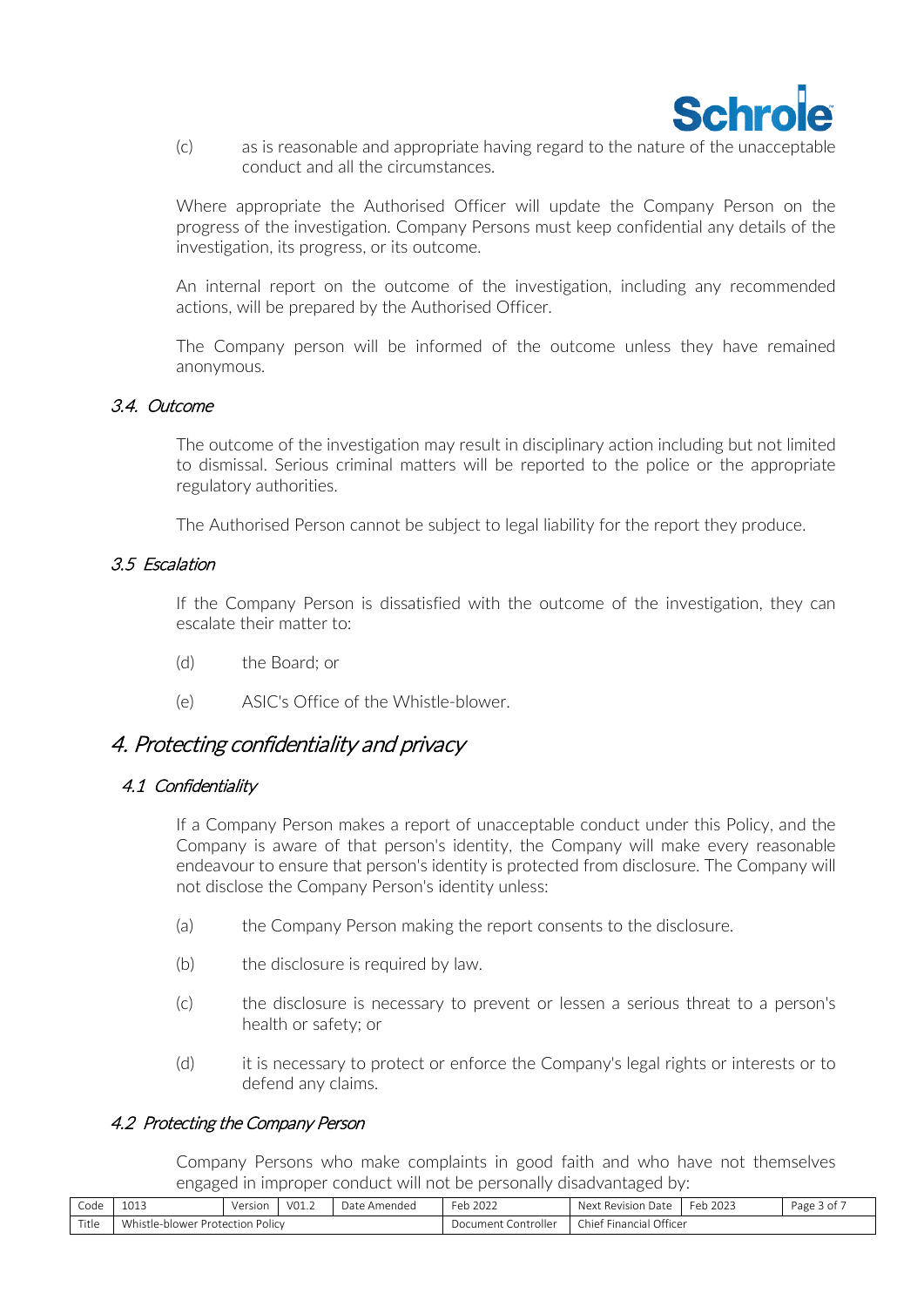

- (a) dismissal.
- (b) demotion.
- (c) any form of harassment.
- (d) discrimination; or
- (e) current or future bias.

However, disciplinary action may be taken against an individual making malicious or vexatious allegations.

The Company will take any action it considers necessary to protect the Company Persons and preserve the integrity of the investigation.

Note the Company has no power to offer any person immunity against prosecution in the criminal jurisdiction.

## 5. General reporting on Whistle-blower activity

The Company Secretary will prepare reports which contain a general summary of the number and type of incidents identified or complaints received through the Company's internal reporting processes, together with a description of the nature and results of any investigation conducted because of a reported incident or complaint.

These reports will be provided:

- (a) to the Board at the end of any month where a report has been received by the Authorised Person from the Company Person (or at a frequency to be determined by Board from time to time); and
- (b) to the Audit and Risk Committee (or the Board until such time that the Audit and Risk Committee is established by the Board).

# 6. Training

The Company's expectations in relation to the reporting of improper conduct are outlined as part of the new employee induction program and as part of ongoing training and awareness programs.

The Company will also provide training to the Authorised Officers to ensure they follow this Policy in responding to Complaints.

# 7. Welfare of Company Persons

The Authorised Officer will take reasonable steps to maintain processes to monitor the welfare of Company Persons who have made complaints under this Policy to ensure the effectiveness of the protections under the Policy.

| Code  | 1013                             | Version | V01.2 | Date Amended | Feb 2022            | Next Revision Date      | Feb 2023 | Page 4 of , |
|-------|----------------------------------|---------|-------|--------------|---------------------|-------------------------|----------|-------------|
| Title | Whistle-blower Protection Policy |         |       |              | Document Controller | Chief Financial Officer |          |             |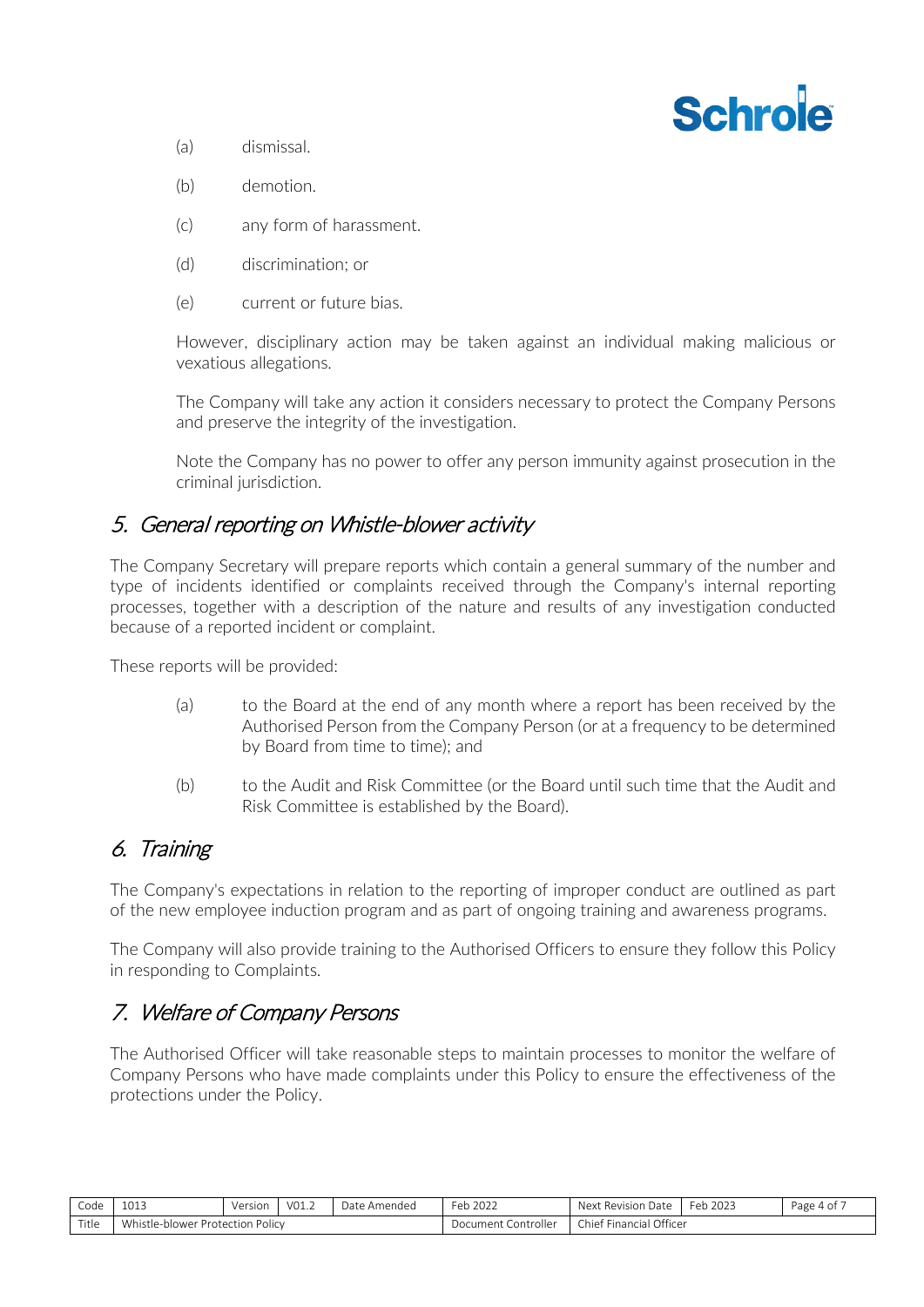

## 8. Consequences of non-compliance

A breach of this Policy may result in prison time, significant fines under the Corporations Act and disciplinary action.

### 9. Review of this Policy

The Company Secretary will use the reports provided under this Policy to monitor and regularly review the effectiveness of the whistle-blower protection program described in this Policy.

The Board is responsible for reviewing this Policy to determine its appropriateness to the needs of the Company from time to time.

This Policy may be amended by resolution of the Board.

## 10. Who to contact

Any questions relating to the interpretation of this Policy should be forwarded to the Company Secretary at [bdonovan@ventnorcapital.com](mailto:bdonovan@ventnorcapital.com)

### 11. Glossary

ASX means ASX Limited ACN 008 624 691 or the securities exchange operated by it (as the case requires).

Authorised Officer means a person listed in [Schedule](#page-6-0) 1 or any other person appointed by the Board from time to time.

Board means the Company's board of directors.

Chairman means the person appointed as the chairman of the Board from time to time.

Company Secretary means the person appointed as the company secretary of the Company from time to time.

Director means the persons appointed as directors of the Company from time to time.

Company means Schrole Group Ltd.

Company Person means the Group's Directors and employees, the Group's contractors (including subcontractors) and employees of the Group's contractors, joint venture partners and suppliers.

Detriment includes (without limitation):

- (a) dismissal.
- (b) injury of an employee in his or her employment.
- (c) alteration of an employee's position or duties to his or her disadvantage.

| Code  | 1013                                | Version       | V01.2 | Date Amended | Feb 2022               | Next<br>: Revision Date    | 2023<br>Feb. | Page 5 of . |
|-------|-------------------------------------|---------------|-------|--------------|------------------------|----------------------------|--------------|-------------|
| Title | `Vhistle-ı.<br>-blower Protection i | <b>Policy</b> |       |              | Controller<br>Document | Financial Officer<br>Chief |              |             |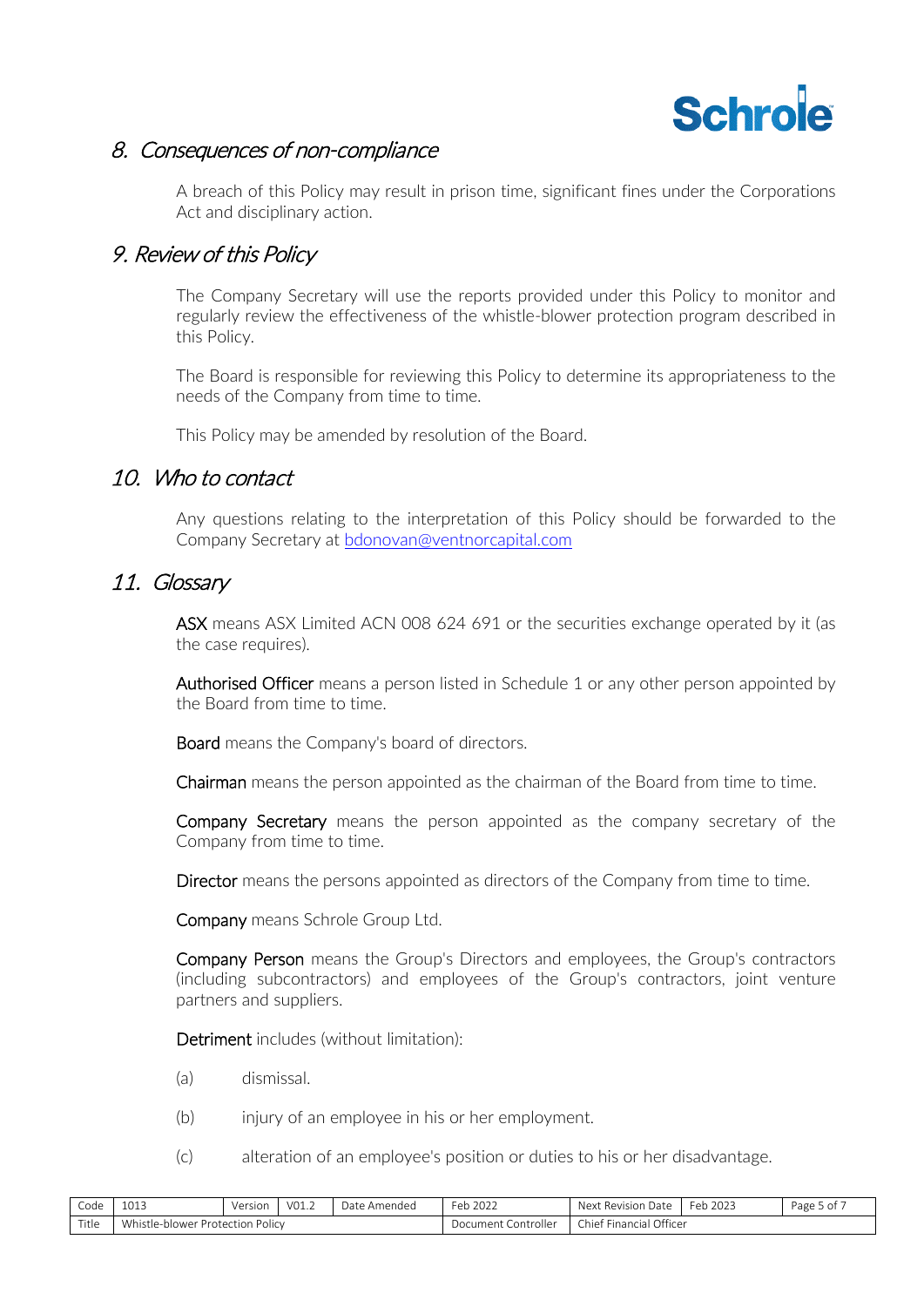

- (d) discrimination between an employee and other employees of the same employer.
- (e) harassment or intimidation.
- (f) harm or injury (including psychological harm).
- (g) damage to a person's property; and
- (h) reputational, financial or any other damage to a person.

Group means the Company and each entity it controls.

Policy means this document or any amending or replacement document.

| Code  | 1012<br>TOT?         | Version                     | VO1.2 | Date<br>? Amended | Feb $2026$               | Next<br>. Revision Date                    | Feb 2023 | Page 6 of . |
|-------|----------------------|-----------------------------|-------|-------------------|--------------------------|--------------------------------------------|----------|-------------|
| Title | Whistle-<br>.-blower | <b>Policy</b><br>Protection |       |                   | Controller<br>Document 1 | . Financial Officer<br>Chief<br>$\sim$ $-$ |          |             |